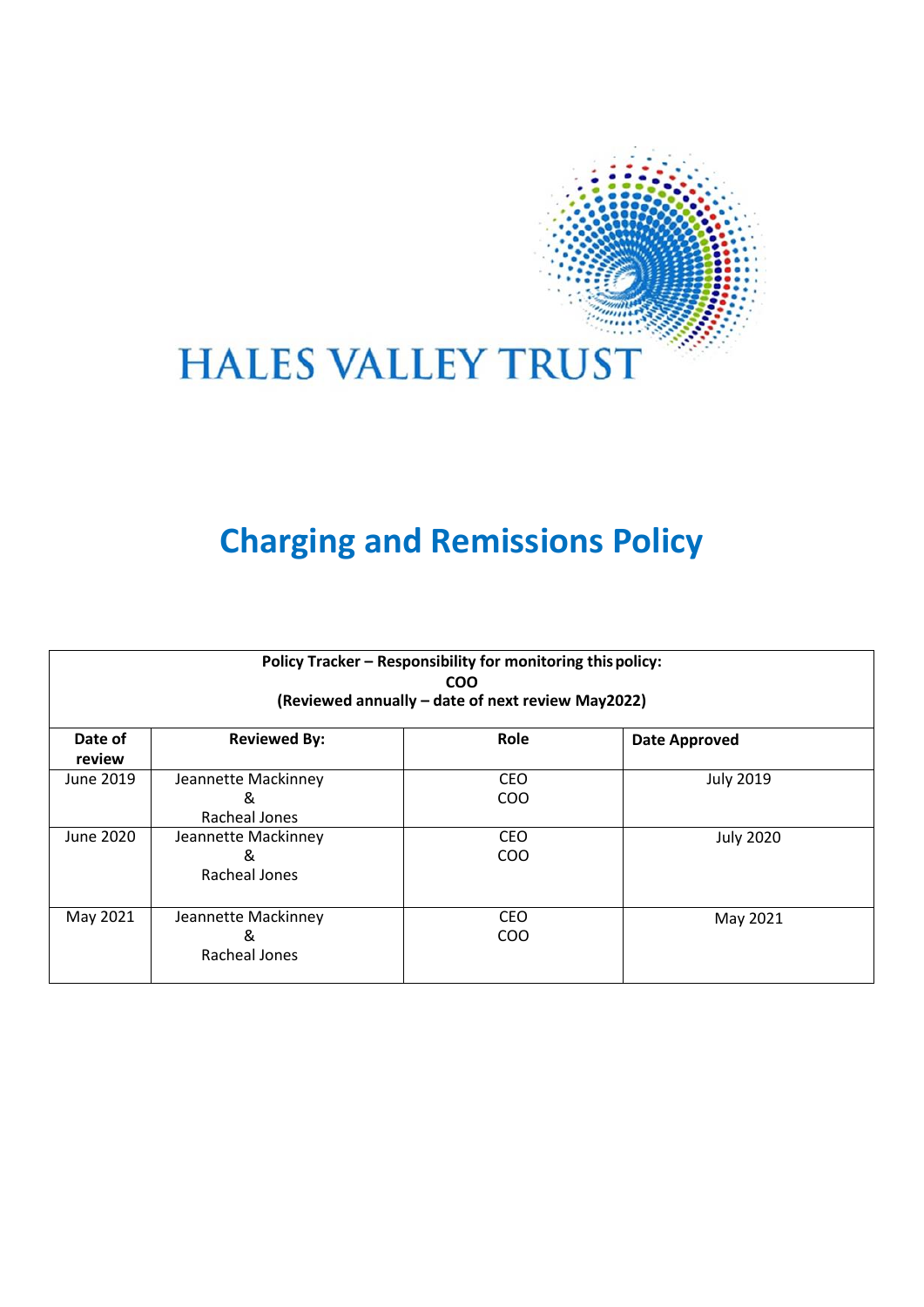## **Introduction**

This document sets out the overarching charging and remissions policy for Hales Valley Trust and its associated academies.

## **Charges**

Charges will not be made for any of the following:

- An admission application or processes.
- Education provided during school hours including materials, books and equipment where the ownership of the item remains the schools.
- Education/activities provided outside school hours if it is part of the national curriculum or part of religious education.
- Instrumental or vocal tuition where it is an essential part of either the National Curriculum or a public examination syllabus being followed by the Pupil. This does not include additional tuition provided at the request of the Pupil's Parent/Carer.
- Transport of registered Pupil to or from premises where the Trust has arranged for a Pupil to be educated at premises other than the school.
- Transport provided in connection with an un-chargeable educational visit.

Charges may/will be made for the following:

- Any materials, books, instruments, or equipment, where the Pupil's Parent/Carer wishes the Pupil to own it.
- Optional extras (see Option Extras section for details)
- Music and vocal tuition in circumstances in accordance with DfE guidelines.
- Community facilities/lettings.
- Board and lodging for a Pupil on a residential visit which is not part of the national curriculum or part of religious education.
- Extended day services offered to Pupil (for example breakfast and after school clubs).
- Damage to property and breakages.
- The use of Trust premises is a chargeable item and is covered by a separate lettings policy.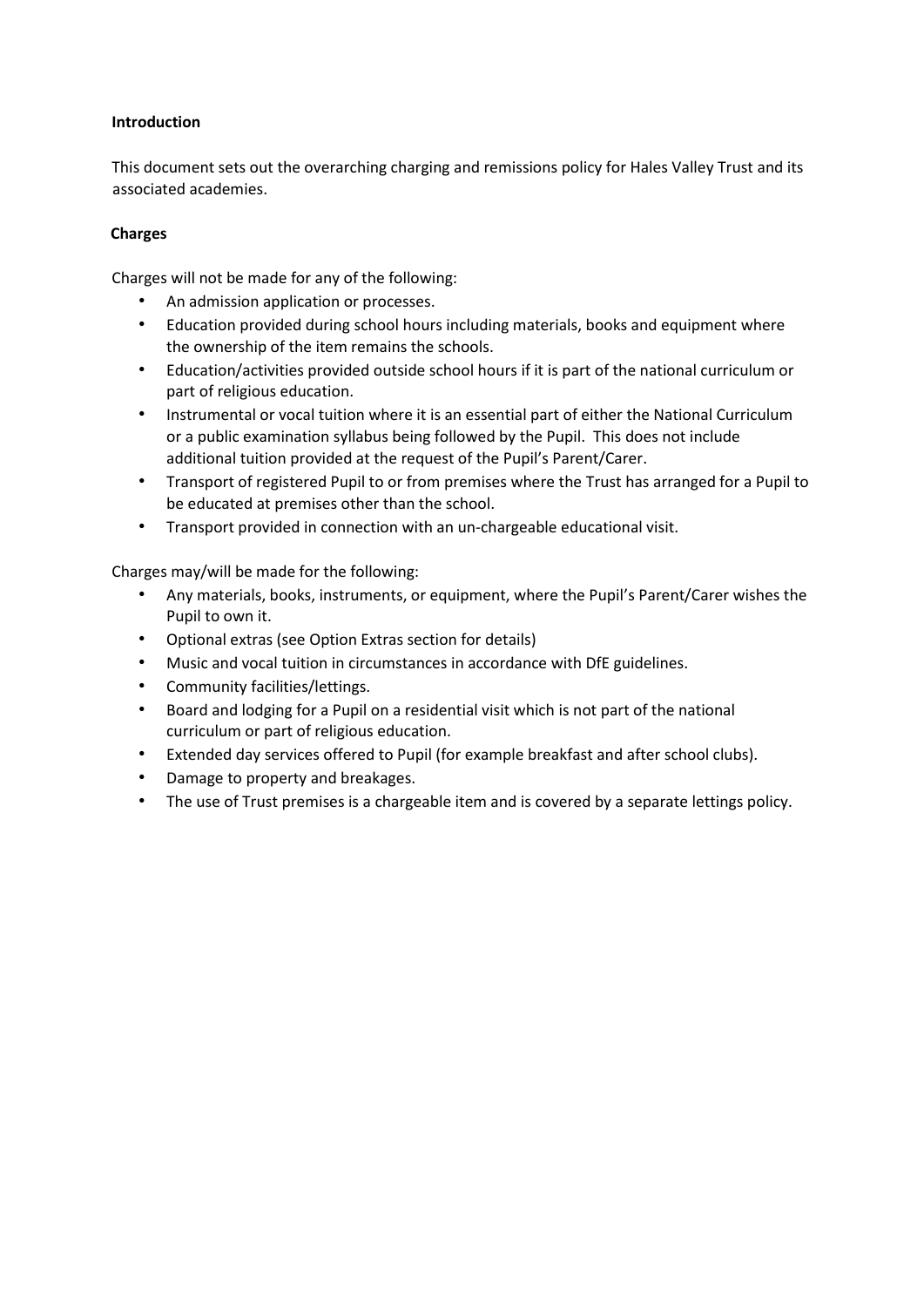## **Optional Extras**

Charges may be made for activities that are known as 'optional extras'. Where an optional extra is being provided, a charge can be made for providing materials, books, instruments, or equipment. Optional Extras include:

- Residential trips/visits
- Extended day services
- Out of hours trips/activities
- Transport

#### **Damage to property and breakages**

- Where property has been wilfully damaged by a Pupil or Parent/Carer the full or part cost of repair or replacement may be charged to the responsible party.
- Where property belonging to a third party has been damaged by a Pupil, and the Trust has been charged, all or part cost of repair or replacement may be charged to the responsible party.

In all instances where charging is in place, Parents/Carers will be advised in advance.

Charges for activities are calculated based on the expected actual costs that will be incurred divided equally by the number of Pupil participating. It will not therefore include an element of subsidy for any Pupil wishing to participate in the activity whose Parents/Carers are unwilling or unable to pay. Should the required funding not be raised activities may be cancelled.

#### **Remissions and Concessions**

The school will give consideration to the remission of charges to Parents/Carers who receive the following support payments:

- Income Support
- income-based Jobseeker's Allowance
- income-related Employment and Support Allowance
- support under Part VI of the Immigration and Asylum Act 1999
- the guaranteed element of Pension Credit
- Child Tax Credit (provided you're not also entitled to Working Tax Credit and have an annual gross income of no more than £16,190)
- Working Tax Credit run-on paid for 4 weeks after you stop qualifying for Working Tax Credit
- Universal Credit if you apply on or after 1 April 2018 your household income must be less than £7,400 a year (after tax and not including any benefits you get)

The Headteacher will authorise the remission of charges for each school.

The school may choose to subsidise part or all of the payment of some charges for certain activities and this will be determined by Headteacher.